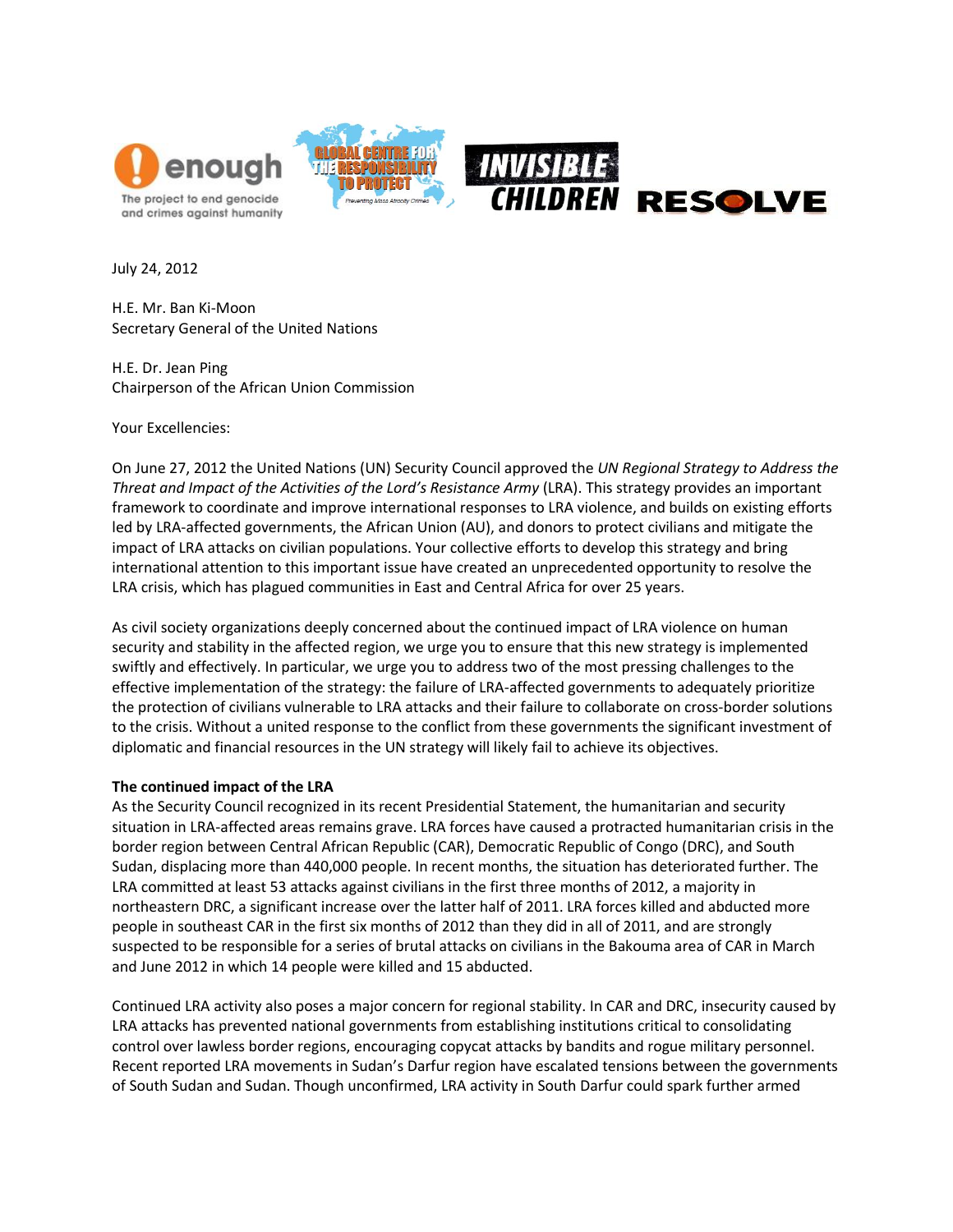conflict between the two countries, particularly given the presence of other armed groups in the contested Kafia Kingi enclave along the border between South Darfur and Western Bahr el-Ghazal.

## **Regional governments failure to prioritize or collaborate on the LRA crisis**

Despite the profound impact that LRA violence has had on communities in CAR, DRC, South Sudan, and Uganda, these governments have consistently failed to acknowledge the severity of the LRA crisis or taken adequate steps to fulfill their responsibility to protect civilians from LRA attacks. In DRC, senior government officials have repeatedly downplayed and even denied the threat LRA attacks pose to Congolese communities. Inadequate investigations into reports of LRA attacks and cross-border movements provide national governments with an excuse to downplay or ignore the LRA threat.

Military forces deployed to LRA-affected areas are often poorly trained and unpaid, and in some cases prey upon the very communities they are tasked with protecting. This is especially concerning given plans for some of these forces to be incorporated into the African Union's LRA Regional Task Force (RTF). In CAR, the withdrawal of many of the Ugandan forces initially dedicated to counter-LRA operations in collaboration with their Central African counterparts has reduced their ability to protect civilians from LRA attacks launched in retaliation for military offensives. Further Ugandan troops are likely to be withdrawn in the coming months. In DRC, the recent transfer of the U.S.-trained 391<sup>st</sup> battalion from LRA-affected areas to Goma in order to fight the M23 rebellion has left a safe haven for the LRA in Congo, devoid of national armies to protect civilians.

Collaboration between LRA-affected governments on cross-border solutions to the crisis also remains poor. South Sudan, Sudan, and Uganda have failed to come to an agreement about how to address allegations of LRA activity in South Darfur. Tensions have also been heightened between Uganda and Congo, particularly since September 2011, when the Congolese government forced Ugandan troops pursuing LRA forces to leave its territory.

## **Fostering greater prioritization and cross-border collaboration on the LRA threat**

Both the AU Peace and Security Council and the UN Security Council have recognized that greater collaboration between LRA-affected governments is needed to resolve the LRA crisis. We appreciate your efforts so far this year to achieve progress on this goal, including in particular Special Representative Moussa and Special Envoy Madeira's visits to affected countries. The Joint Intelligence Operations Center (JIOC) in DRC and elements of the AU's Regional Cooperation Initiative for the Elimination of the LRA (RCI-LRA), such as the Joint Coordination Mechanism and RTF command structure, can also improve regional collaboration.

We urge you to build on this work in the coming months to ensure that governments in the LRA-affected region place a higher priority on protecting civilians from LRA attacks and pursue cross-border solutions to the crisis.

In particular, we recommend the following steps:

Ensure thorough investigation of LRA activity as a critical first step in achieving a united regional response to the conflict. Such investigations should seek to establish where LRA commanders, including Joseph Kony, are operating and whether the LRA is responsible for specific attacks on civilians. To do so, we urge you to:

- Task a team from the AU's Joint Operations Centre (JOC) in Yambio, South Sudan with traveling across the region to investigate reports of major attacks in which LRA forces are suspected;
- Request that the Government of Sudan allow a team from the AU JOC or the UN/AU mission to Darfur (UNAMID) to access areas of South Darfur and the Kafia Kingi enclave to investigate reports of LRA activity there;